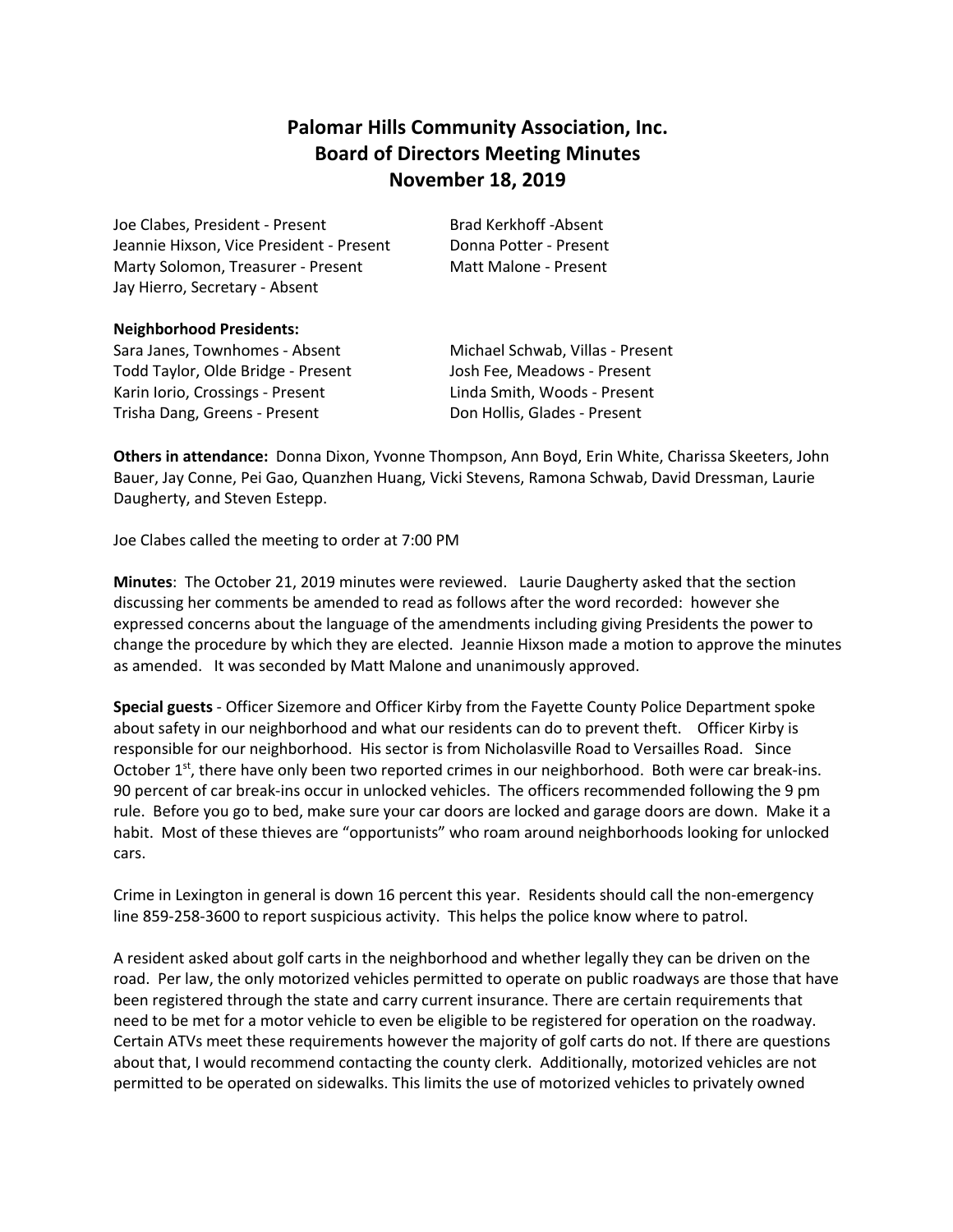property. The officer said they were not legal to drive on roads; the only exceptions are in a golf course neighborhood which Palomar is not.

A resident asked about Ring type motion-sensor camera doorbells at resident's homes. The officers said these are very helpful in solving crimes. They also noted there are motion-sensor lights and cameras for the rear of homes. They also said if residents were worried about walking at night, there are commercial grade mace containers at Gall's in Lexington. The Board and residents thanked the officers for coming to the meeting. The officers gave their number for residents to contact them with questions.

**Financial Report:** The Board reviewed the financial statement and Marty Solomon discussed a projection report he had prepared through 2026. The report projected recurring expenses and costs to rise 2 percent every year and capital project expenses to be \$84,000 annually. The Board noted that of course there are predictions and looking at past budgets the capital project costs vary significantly. Members of Olde Bridge discussed budget for Palomar Hills but then discussed the Olde Bridge fund which is money that Olde Bridge residents pay for their private road maintenance, gate, snow removal, etc. Matt Malone made a motion to approve the Financial Report, it was seconded by Jeannie Hixson. Four voted in favor, Donna Potter voted against.

### **Neighborhood Reports:**

Glades - All good.

Greens - Trish Dang stated a resident of the Greens had an expensive blow up stolen from their yard during Halloween.

Meadows - Josh Fee stated that a petition has been signed for a feasibility study for stop sign and speed bumps at Madrone and Palmetto Dr.

Olde Bridge - Todd Taylor stated that a fall Olde Bridge meeting was held in November. 17 of the 31 houses was represented. A social committee and executive committee were formed.

Woods- Linda Smith reported she has met with Laurie Daugherty about Ms. Daugherty's report submitted at the October meeting.

Townhomes – Yvonne Thompson on behalf of Sara Janes stated the Townhome Association continues to explore hiring a property management company. The Board is also considering a Reserve Study and hiring a Consultant to explore our options within the organizational framework created in 2008 under KRS 273. The Reserve Study will determine the current status of our infrastructure and the estimated costs associated with correcting the identified deficiencies. The Consultant will provide us with a detailed assessment of our status as a corporation and the responsibilities required of both our Boards as outlined under applicable state statutes and the Green Book. President Janes has and will continue to update President Clabes as to our Board's activities as we move forward. She and President Clabes have also met with attorney John Watz about these matters.

Crossings - Karin Iorio said she had received several calls about Palomar Hills extending trick or treat from 3-7 on the Saturday after Halloween (due to trick or treat being cancelled on Halloween). She hopes the Board will not let this happen again.

Villas - Mike Schwab stated Cindy's letter writing to Villa residents has improved the Villas parking problem.

**Old Business**- Joe Clabes presented an outline of current accounting procedures for Palomar Hills. There was discussion about the last time an audit was conducted -2008. There are three tiers of audits and different ones address different needs. Audits are expensive and the group discussed the need of an audit. After questions and discussion, the Board asked that our current accountant come to the next